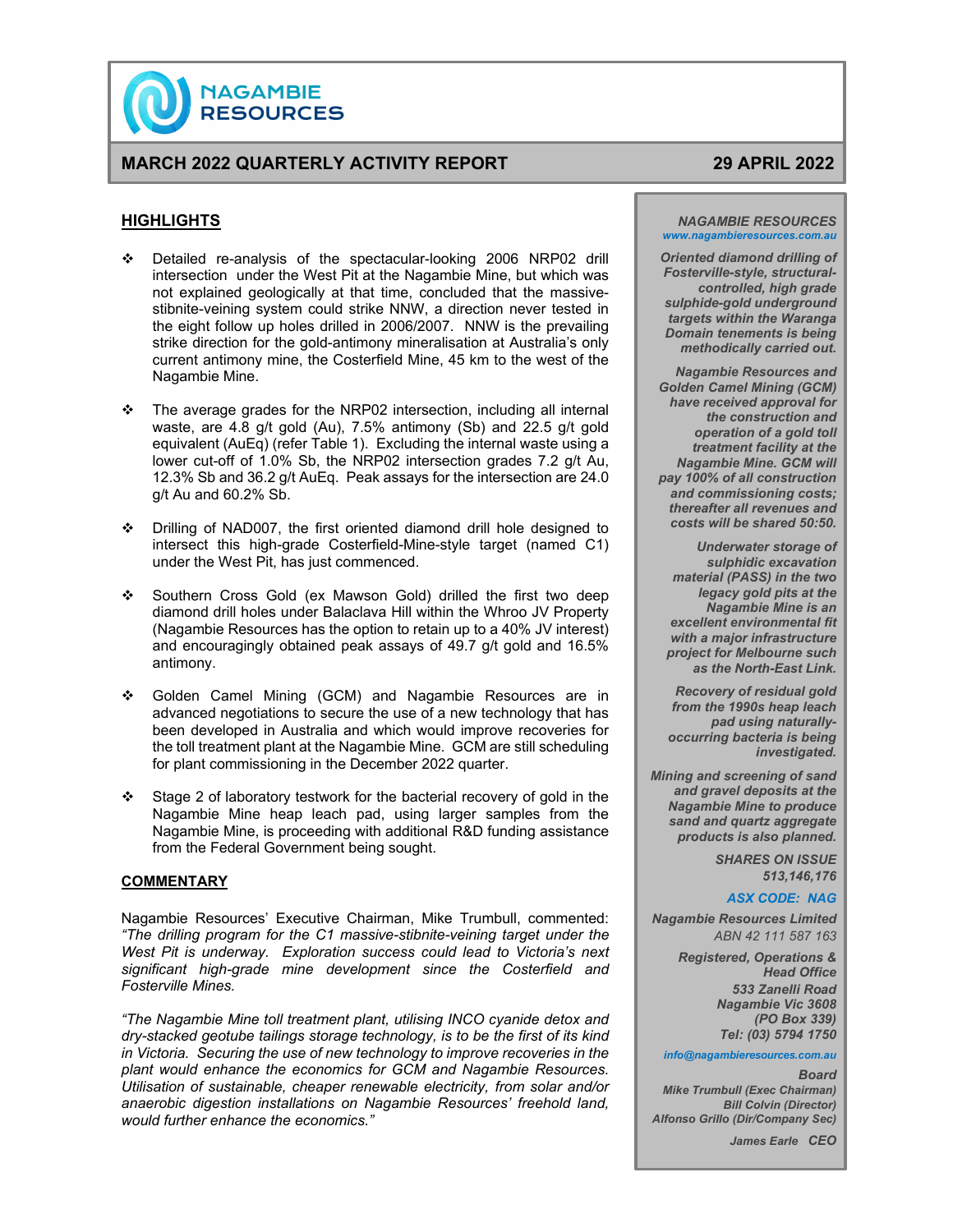# **GOLD EXPLORATION**

# **High-Grade, Gold-Antimony Mineralisation Intersected in the 2006 NRP02 Hole**

On 3 March 2022, Nagambie Resources reported the results from a detailed re-analysis of the spectacular-looking NRP02 intersection which was achieved by the Company under the West Pit at the Nagambie Mine in 2006, but which was never explained geologically at that time.

The re-analysis concluded that the massive-stibnite-veining system could strike NNW, a direction never tested in the eight follow up holes drilled in 2006/2007. NNW is the prevailing strike direction for gold-antimony mineralisation at the Costerfield Mine, 45 km to the west of the Nagambie Mine.

Table 1 sets out the intercepts from 109.0m to 136.1m down hole using a lower cut-off for antimony of 1.0% Sb, plus two internal intercepts of below cut-off material.

| <b>Hole ID</b>    | <b>From</b>               | Tol   | Sample         | Intercept | <b>Gold</b> | Antimony | Gold Equiv.  |
|-------------------|---------------------------|-------|----------------|-----------|-------------|----------|--------------|
|                   | (m)                       | (m)   | <b>Type</b>    | (m)       | Au g/t      | $Sb\%$   | AuEq $q/t^*$ |
| <b>NRP02#</b>     | 109.0                     | 117.0 | <b>RC</b>      | 8.0       | 7.8         | 10.2     | 31.9         |
| including         | 113.0                     | 115.0 | <b>RC</b>      | 2.0       | 14.4        | 33.4     | 93.2         |
| NRP <sub>02</sub> | 117.0                     | 122.7 | RC+Core        | 5.7       | 0.4         | 0.1      | 0.6          |
| <b>NRP02#</b>     | 122.7                     | 124.3 | Core           | 1.6       | 12.5        | 20.2     | 60.2         |
| NRP <sub>02</sub> | 124.3                     | 129.2 | Core           | 4.9       | 2.2         | 0.2      | 2.7          |
| <b>NRP02#</b>     | 129.2                     | 136.1 | Core           | 6.9       | 5.1         | 12.6     | 34.8         |
| includina         | 129.2                     | 129.5 | Core           | 0.3       | 24.0        | 60.2     | 166.1        |
| including         | 131.3                     | 132.3 | Core           | 1.0       | 22.0        | 58.7     | 160.5        |
| NRP <sub>02</sub> | 109.0                     | 136.1 | <b>RC+Core</b> | 27.1      | 4.8         | 7.5      | 22.5         |
| <b>NRP02#</b>     | <b>Above Cut-Off Only</b> |       |                | 16.5      | 7.2         | 12.3     | 36.2         |

 **Table 1 Intersections of Gold and Antimony in NRP02**

 *\* Using a gold equivalent factor of 2.36 (refer below).* 

The intercept lengths downhole are considered to greatly exaggerate the true widths of the gold-antimony mineralisation (the true widths could only be around 10% to 15% of the downhole intercepts). The gold and antimony grades however are representative of the mineralisation intersected in NRP02.

The gold-antimony Costerfield Mine currently calculates its gold equivalent (AuEq) factor, the relative value of 1.0% antimony (Sb) in the mine to 1.0 gram / tonne gold (Au) in the mine as:

# *AuEq factor = [US\$/tonne antimony price x 0.01 x 0.95 antimony recovery] / [US\$/ounce gold price / 31.10348 grams per ounce x 0.93 gold recovery]*

The Costerfield Mine is 100% owned by Mandalay Resources Corporation and the latest projections for CY2022 on the Mandalay website ( **https://mandalayresources.com** ) adopt average CY2022 prices for gold and antimony of US\$1,750 per ounce of gold and US\$13,000 per tonne of antimony. For these prices, the AuEq factor using the above equation is 2.36.

# **Diamond Drilling of the C1 High-Grade, Gold-Antimony Target under the West Pit**

Nagambie Resources' next two oriented diamond holes, NAD007 and NAD008, were provisionally designed to scissor, approximately 25 vertical metres apart, the massive stibnite veining in NRP02 (refer Figure 1).

NAD007 had been planned to commence in late March but the drilling contractor encountered ongoing problems with his workshop personnel being unable to work due to Covid directly, Covid close-contact family isolation rules, and other family illnesses. The drilling of NAD007 has just commenced with the first intersection of the C1 target expected in approximately one week's time.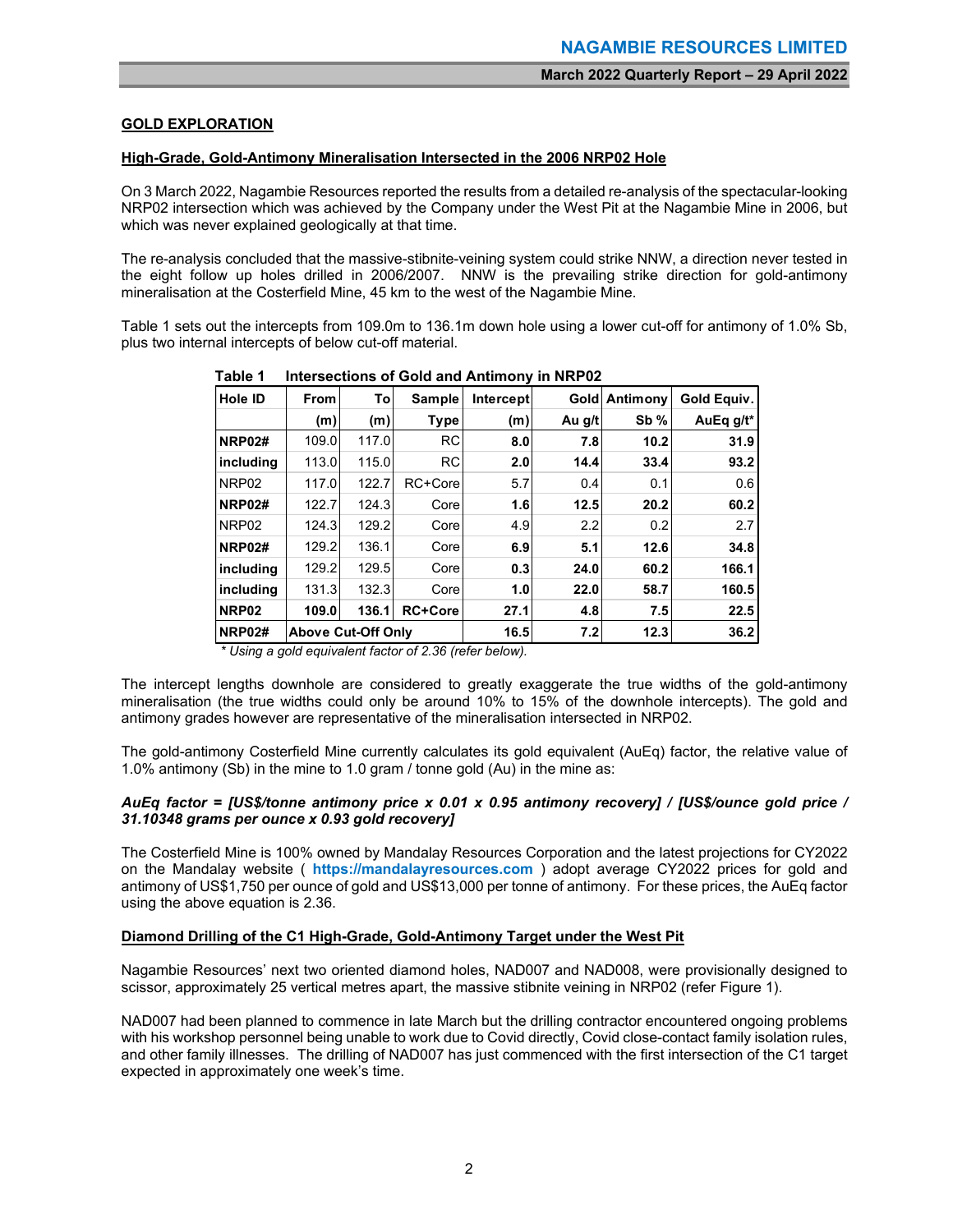

**Figure 1 Drill Hole Plan for NAD007 and NAD008 Diamond Holes** 

# **Redcastle and Whroo Joint Ventures with Mawson Gold**

Mawson Gold has transferred its Australian interests into Southern Cross Gold Limited which has been working towards an initial public offering (IPO) on the ASX in order to significantly increase its gold exploration in Victoria – that IPO funding offer closes today. Southern Cross had previously raised \$2.725 million to fund its ongoing drilling and IPO costs.

Southern Cross currently manages gold exploration within the Redcastle and Whroo JV Properties of 75 sq km and 199 sq km respectively.

# **Balaclava Hill, Whroo JV Property**

On 18 February, Nagambie Resources reported the results of the first two diamond holes drilled by Southern Cross under the Balaclava Hill workings.

Table 2 sets out the intersections in the MDDBC001 and MDDBC002 diamond holes at Balaclava Hill using a lower cut-off of 0.5 g/t gold times the intersection width in metres (Au g/t x width (m)  $>= 0.5$ ) except where significant antimony (Sb) grades have been intersected. Figure 2 is a section showing the MDDBC001 hole.

The significant intersections of antimony and gold clearly indicate that the target below Balaclava Hill is high grade gold-antimony, epizonal, Fosterville-style mineralisation. Southern Cross are comparing the early Whroo intersections with the published orebody dimensions and grades at the Costerfield Mine, the 6th-highest-grade global underground gold mine and the 5th-biggest antimony miner in the world.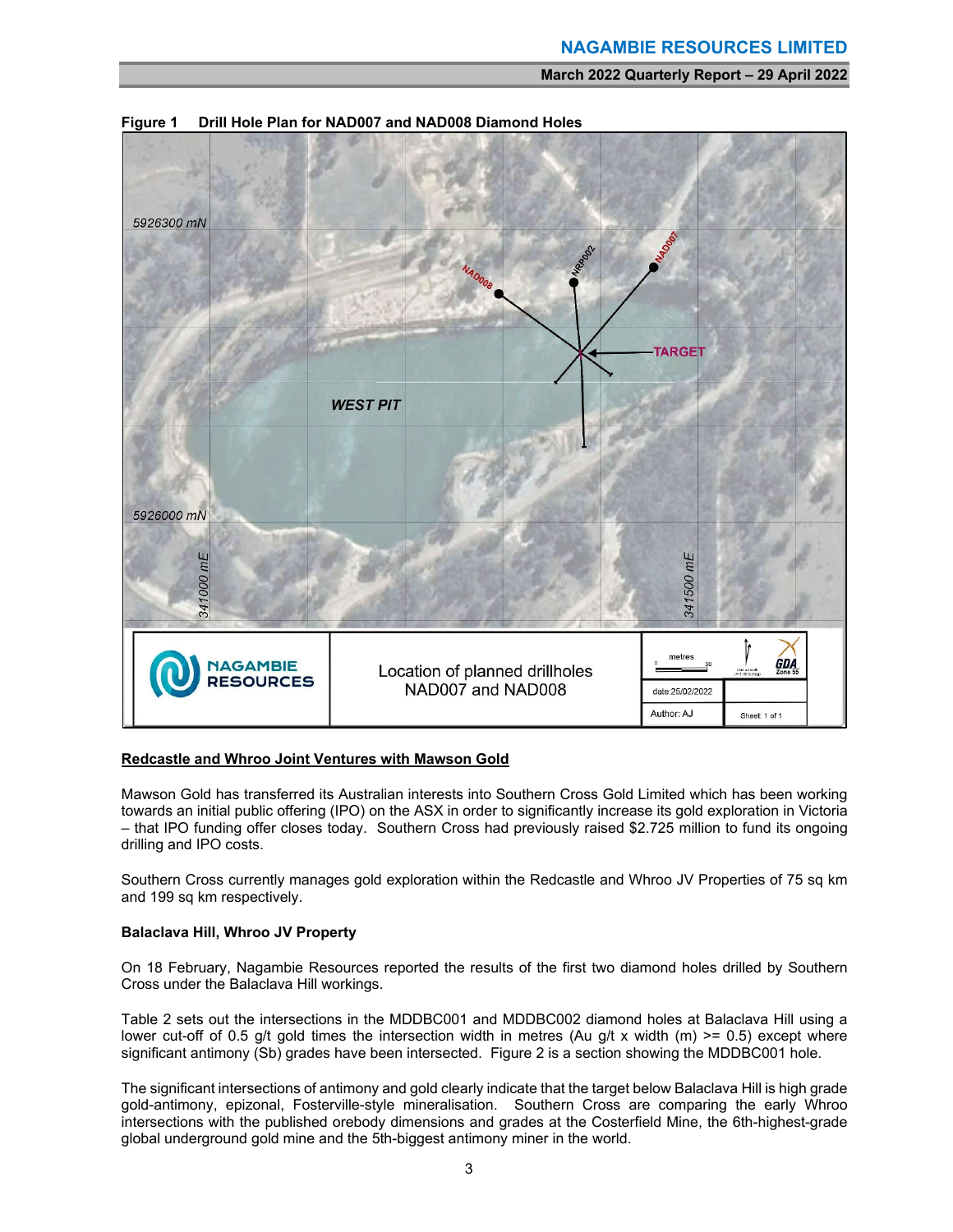| I UNIG A<br>וו טוטוסטאווו<br>VV I GIIU MIDDDOVUL<br>to (m) width (m) |          |       |      |        |      |  |  |
|----------------------------------------------------------------------|----------|-------|------|--------|------|--|--|
| Hole ID                                                              | from (m) |       |      | Au g/t | Sb%  |  |  |
| MDDBC001                                                             | 201.0    | 202.0 | 1.0  | 8.4    |      |  |  |
| including                                                            | 201.5    | 202.0 | 0.5  | 16.5   | ი    |  |  |
| MDDBC001                                                             | 228.0    | 239.0 | 11.0 | 0.4    | ი    |  |  |
| including                                                            | 236.0    | 237.5 | 1.5  | 1.2    | ი    |  |  |
| MDDBC001                                                             | 262.4    | 262.8 | 0.4  | 1.4    | 10.5 |  |  |
| MDDBC001                                                             | 323.0    | 367.8 | 44.8 | 0.8    | 0.1  |  |  |
| MDDBC001                                                             | 324.9    | 325.5 | 0.6  | 49.7   |      |  |  |
| MDDBC001                                                             | 359.6    | 359.8 | 0.2  | 0.2    | 16.5 |  |  |
| MDDBC001                                                             | 362.8    | 363.0 | 0.2  | 3.8    | 6.3  |  |  |
| MDDBC001                                                             | 365.0    | 365.3 | 0.3  | 1.0    | 3.3  |  |  |
| MDDBC001                                                             | 403.0    | 416.2 | 13.2 | 0.3    |      |  |  |
| MDDBC001                                                             | 409.8    | 410.5 | 0.7  | 1.5    | Ω    |  |  |
| MDDBC002                                                             | 69.0     | 70.0  | 1.0  | 1.1    | 0    |  |  |
| MDDBC002                                                             | 212.6    | 227.0 | 14.4 | 0.4    | 0    |  |  |
| including                                                            | 214.6    | 215.4 | 0.8  | 0.9    | 0    |  |  |
| including                                                            | 225.0    | 226.0 | 1.0  | 2.2    | 0    |  |  |
| MDDBC002                                                             | 332.1    | 332.8 | 0.7  | 5.0    | 0    |  |  |

 **Table 2 Intersections from MDDBC001 and MDDBC002** 





*From a Southern Cross cross section.* 

# **Gold Tenements**

The Company's tenements as at 31 March 2022, totalling 3,334.5 sq km, are listed in Table 3 and their general location in central Victoria is shown in Figure 3.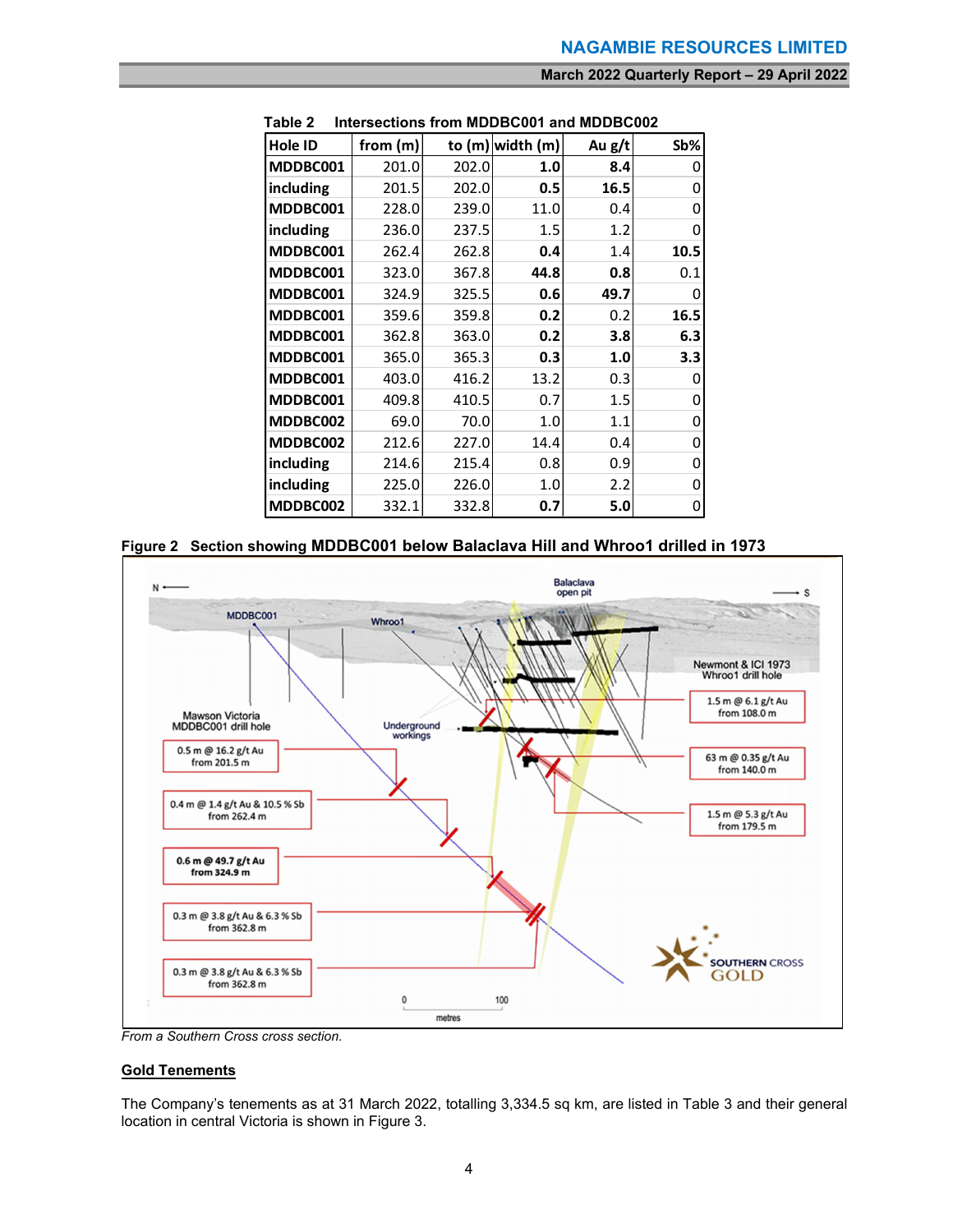| <b>Tenement Number</b> | <b>Tenement Name</b>                                  |                |  |  |  |  |
|------------------------|-------------------------------------------------------|----------------|--|--|--|--|
| <b>MIN 5412</b>        | <b>Nagambie Mining Licence</b>                        | 3.5            |  |  |  |  |
| EL 5430                | <b>Bunganail Exploration Licence</b>                  | 160.0          |  |  |  |  |
| EL 5511                | <b>Nagambie Central Exploration Licence</b>           | 21.0           |  |  |  |  |
| EL 6158                | <b>Rushworth Exploration Licence</b>                  | 46.0           |  |  |  |  |
| EL 6212                | <b>Reedy Lake North Exploration Licence</b>           | 17.0           |  |  |  |  |
| EL 6352                | <b>Miepoll Exploration Licence</b>                    | 342.0          |  |  |  |  |
| EL 6421                | <b>Pranjip Exploration Licence</b>                    | 45.0           |  |  |  |  |
| <b>EL 6508</b>         | <b>Tabilk Exploration Licence</b>                     | 33.0           |  |  |  |  |
| EL 6606                | <b>Gowangardie Exploration Licence</b>                | 88.0           |  |  |  |  |
| EL 6719                | <b>Euroa Exploration Licence</b>                      | 81.0           |  |  |  |  |
| <b>EL 6720</b>         | <b>Tatura Exploration Licence</b>                     | 145.0          |  |  |  |  |
| EL 6731                | <b>Arcadia Exploration Licence</b>                    | 218.0          |  |  |  |  |
| <b>EL 6748</b>         | <b>Waranga Exploration Licence</b>                    | 102.0          |  |  |  |  |
| EL 6937                | <b>Nagambie East Exploration Licence</b>              | 2.0            |  |  |  |  |
| <b>EL 6877</b>         | <b>Nagambie Exploration Licence</b>                   | 8.0            |  |  |  |  |
| <b>EL 7205</b>         | <b>Angustown Exploration Licence</b>                  | 49.0           |  |  |  |  |
| <b>EL 7207</b>         | <b>Arcadia Exploration Licence</b>                    | 156.0          |  |  |  |  |
| <b>EL 7208</b>         | <b>Cullens Road Exploration Licence</b>               | 29.0           |  |  |  |  |
| <b>EL 7209</b>         | <b>Goulburn West Exploration Licence</b>              | 34.0           |  |  |  |  |
| <b>EL 7210</b>         | <b>Locksley Exploration Licence</b>                   | 26.0           |  |  |  |  |
| <b>EL 7211</b>         | <b>Shepparton Exploration Licence</b>                 | 444.0          |  |  |  |  |
| <b>EL 7212</b>         | <b>Shepparton North Exploration Licence</b>           | 321.0          |  |  |  |  |
| <b>ELA 7213</b>        | <b>Pederick Exploration Licence Application</b>       | 683.0          |  |  |  |  |
| <b>EL 7237</b>         | <b>Kirwans North (1) Exploration Licence</b>          | 20.0           |  |  |  |  |
| <b>EL 7238</b>         | <b>Kirwans North (2) Exploration Licence</b>          | 9.0            |  |  |  |  |
| <b>EL 7264</b>         | <b>Resource Recovery Exploration Licence</b>          | 1.0            |  |  |  |  |
| <b>ELA 7265</b>        | <b>Nagambie Town Exploration Licence Application</b>  | 8.0            |  |  |  |  |
| <b>EL 7594</b>         | <b>Miepoll East Exploration Licence</b>               | 47.0           |  |  |  |  |
| <b>ELA 7595</b>        | <b>Miepoll West Exploration Licence Application</b>   | 113.0          |  |  |  |  |
| <b>ELA 7690</b>        | <b>Nagambie South Exploration Licence Application</b> | 4.0            |  |  |  |  |
| <b>RL 2019</b>         | <b>Doctors Gully Retention Licence</b>                | 4.0<br>3,259.5 |  |  |  |  |
|                        | <b>Total Waranga Domain</b>                           |                |  |  |  |  |
| EL 5546                | <b>Redcastle Exploration Licence</b>                  | 51.0           |  |  |  |  |
| <b>EL 7498</b>         | <b>Cornella Exploration Licence</b>                   | 19.0           |  |  |  |  |
| <b>EL 7499</b>         | <b>Sheoak Exploration Licence</b>                     | 5.0<br>3,334.5 |  |  |  |  |
| <b>Total</b>           |                                                       |                |  |  |  |  |

#### **Table 3 Nagambie Resources Tenements as at 31 March 2022**

### **NAGAMBIE MINE GOLD TOLL TREATMENT PLANT**

Nagambie Resources Limited (NRL) and Golden Camel Mining (GCM) are proceeding with the construction and operation of a nominal 180,000 tonnes per annum toll treatment facility at the Nagambie Mine. GCM is the Manager and are paying 100% of all construction and commissioning costs; thereafter all revenues and costs will be shared 50:50. Initial feed for the plant is to be trucked from GCM's Golden Camel Mine.

GCM and NRL are in advanced negotiations to secure the use of a new technology that has been developed in Australia and which would improve recoveries for the toll treatment plant. Once the negotiations are completed, some additional detailed design work will be required to incorporate the new technology.

Despite some ongoing issues, GCM are still scheduling for commissioning of the plant to occur in the December 2022 quarter.

# **Use of Renewable Energy in Toll Treatment Plant Operations**

GCM and NRL have been investigating the potential to produce renewable energy to reduce the toll treatment plant's operating costs and to minimise carbon emissions.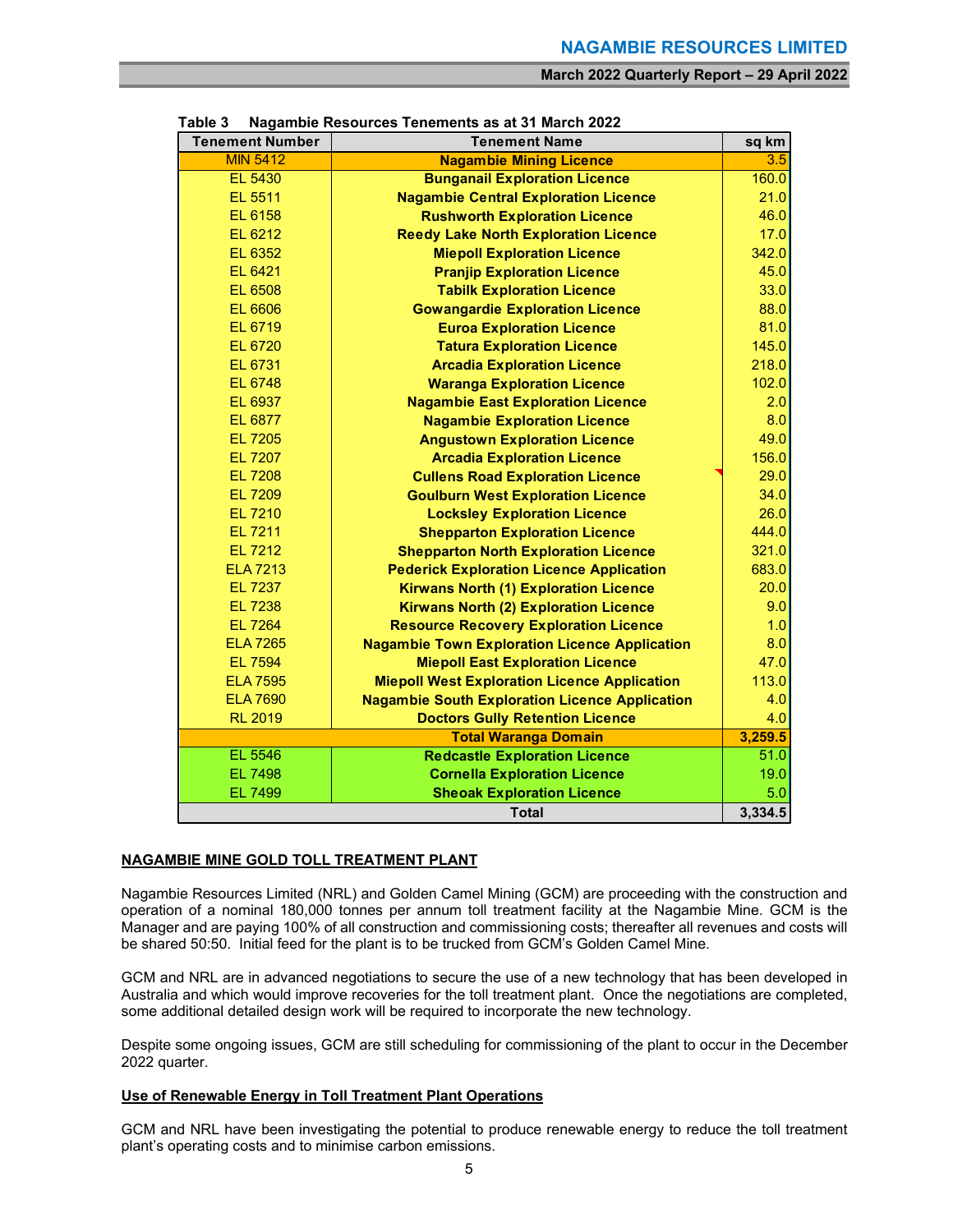

**Figure 3 Nagambie Resources' Gold Tenements (in blue) all within the Melbourne Zone (in pink)** 

To date, analysis of photovoltaic solar power and bioenergy from anaerobic digestion has been considered to replace a large portion of the electricity needed to power the facility. Producing biogas to power haulage vehicles is also being considered.

Anaerobic digestion is the controlled biological decomposition of organic materials, such as food waste, cropping waste and animal manure, in tanks or vessels. A biogas is produced by the decomposition process, which can be used to power engines, produce heat and electricity, and run alternative-fuel vehicles. A by-product of the decomposition process is 'digestate' which can be utilised as a liquid or solid fertiliser. Water is also produced in the process.

Heat (to enhance bacterial bioleaching of gold from the heap leach material), electricity (to power the toll treatment facility), biogas (to run alternative-fuel vehicles), and water and fertiliser (to aid in site rehabilitation) could all be utilised in operations at the Nagambie Mine.

Potential sites within NRL's freehold land have been identified. NRL's recent purchase of land adjoining the mine site to the south (as reported in the June 2021 Quarterly Activity Report) provides ample land on which to potentially develop renewable energy.

Financial modelling has indicated that the cost of electricity generated from a photovoltaic solar plant could be approximately half the cost of electricity purchased from the grid. The cost of electricity produced from a bioenergy plant is expected to be even lower than that for the modelled solar plant. Further analysis will be undertaken throughout the year.

# **POTENTIAL BACTERIAL RECOVERY OF GOLD IN 1990s HEAP LEACH PAD**

Total recorded gold production from the Nagambie Mine cyanide heap between 1989 and 1997 was 134,000 ounces and Nagambie Resources considers that a significant amount of gold remains in the heap. Extracting this gold in a toll treatment plant or by additional cyanide heap leaching is currently not viable or economic.

In 2021, Nagambie Resources, in partnership with Golden Camel Mining, and with the financial assistance of a Federal Government grant from the Innovations Connection Program, funded a research project (the Stage 1 Bioleaching Project) that involved laboratory-scale test work to evaluate the use of microorganisms to bioleach gold from gold heap leach tailings. The specific objectives of the Stage 1 Bioleaching Project were to:

1) Characterise the microbial communities in samples of heap leach tailings from the Nagambie Mine;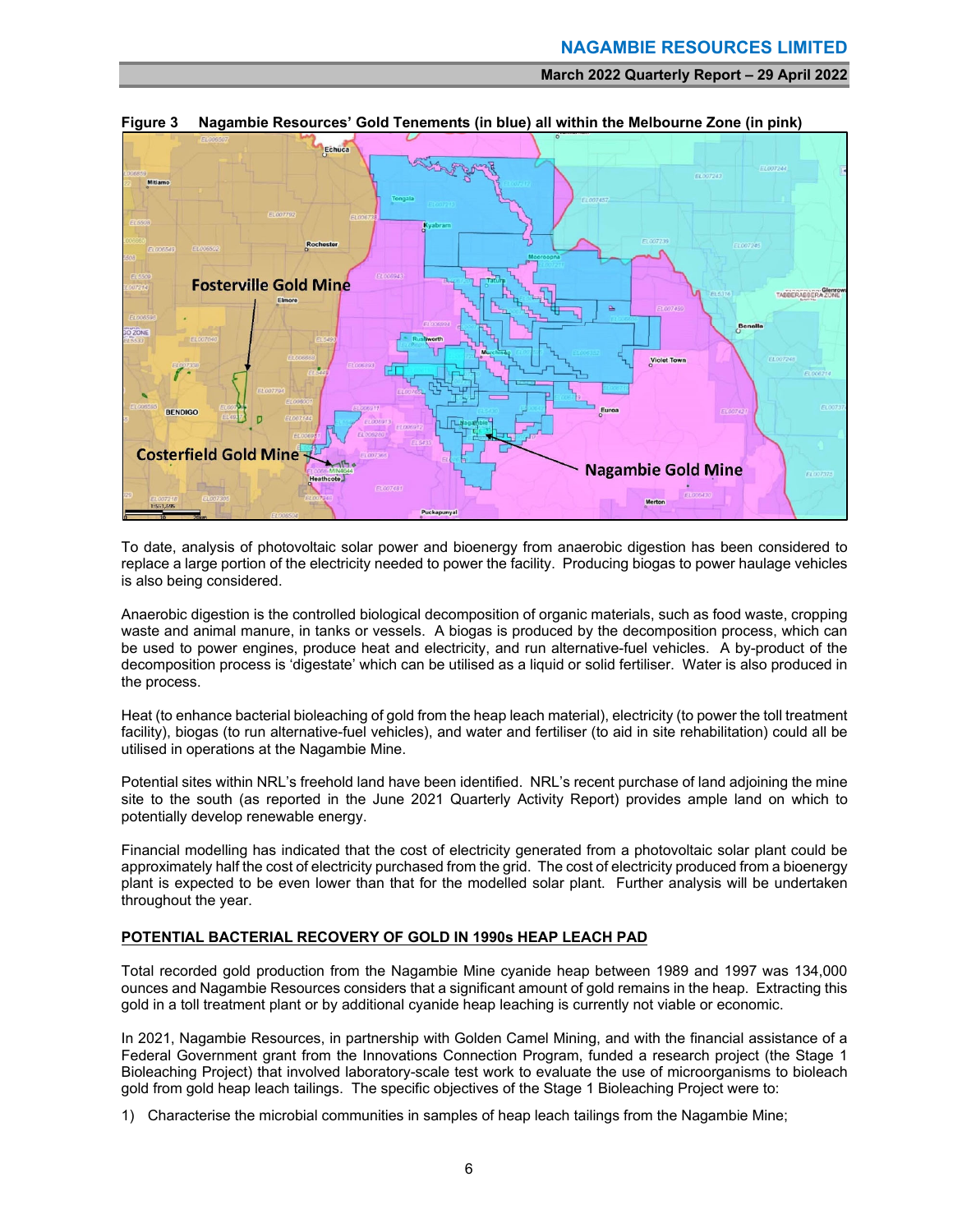- 2) Evaluate the potential for gold bioleaching from the tailings using native microbes present in the tailings and mine water; and
- 3) Evaluate the potential for gold bioleaching from the tailing using iodide oxidising bacteria sourced from an external culture collection.

The Stage 1 Bioleaching Project was completed, and a final project report issued in February 2022. The findings of the stage 1 project indicated that gold can be bioleached from the tailings using native and externally sourced bacteria when suitable conditions are provided. Further research was recommended to refine and improve the rate of gold bioleaching.

During the quarter, Nagambie Resources reviewed the findings of the Stage 1 Project and negotiated with the research provider to scope and cost a second stage project to further test and optimise the gold bioleaching with native and/or externally sourced microorganisms at a larger scale using larger tailings volumes to simulate heap leach system conditions. A proposal has been received and project terms and conditions are being evaluated. Discussions are underway with the Federal Government's Innovations Connections Program to obtain a further grant to assist with the funding of the Stage 2 Project.

# **PASS MANAGEMENT PROJECT**

The next update on the timing for construction of the TBM tunnels by the Spark consortium for the North East Link Project could occur when the Victorian Government presents its budget on 20 May 2022.

# **CORPORATE**

### **Cash**

At 31 March 2022, total cash held by the group was \$213,000.

### **Mawson Gold Limited Shares (TSX: MAW)**

At 31 December 2021, Nagambie Resources held 2.525 million MAW shares which had a total market value of \$506,000. During the March quarter, no MAW shares were sold and at 31 March 2022, the 2.525 million MAW shares had a market value of \$378,000.

Under the agreements with Mawson Gold, Nagambie Resources could sell these 2.525 million MAW shares during the June 2022 quarter.

# **2022 SPP and Placement of Shares**

The SPP closed on 10 March and \$342,300 was subscribed for the issue of 6,458,490 fully-paid ordinary shares at 5.3 cents per share.

In conjunction with the SPP, the Company also placed 6,755,340 fully-paid ordinary shares at 5.3 cents each to sophisticated and professional investors for an additional \$358,033.

The total equity raised was \$700,333 from the issue of a total 13,213,830 new shares at 5.3 cents per share. The new shares were issued on 16 March 2022 and the new total issued shares is now 513,146,176. Share dilution resulting from the total fund raising was 2.6%.

Southern Cross Gold Limited, which is being spun out of Mawson Gold Limited and is listing on the ASX, applied for sufficient new shares to maintain its 10.0% holding in Nagambie Resources.

### **Related Party Payments**

In accordance with its obligations under ASX Listing Rule 5.3.5, Nagambie Resources advises that the only payments made to related parties of the Company in the quarter, as set out in item 6.1 of the accompanying Appendix 5B, were in respect of directors' and consulting fees.